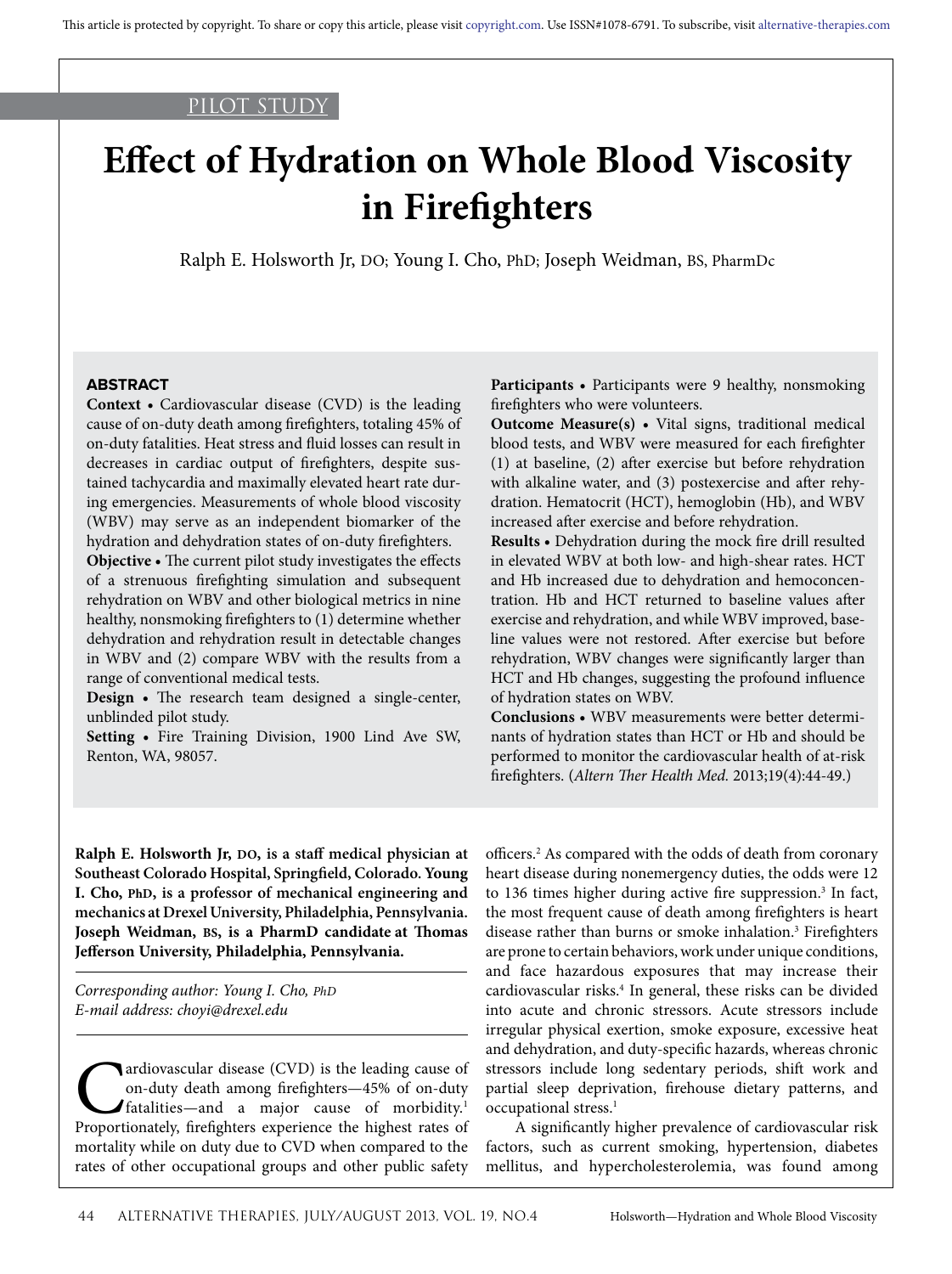firefighters dying of on-duty CVD as compared to controls (ie, surviving firefighters).2 Firefighting duties directly challenge the cardiovascular system, including the alarm bell's activation of the sympathetic nervous system, the physical workload of firefighting, and the associated heat stress and dehydration.<sup>1</sup> Heat stress and fluid losses can result in decreases in cardiac output despite sustained tachycardia and maximally elevated heart rate during emergencies.<sup>1,5</sup> For example, a 15% reduction in plasma volume was observed after three bouts of strenuous firefighting activity, which can have significant physiologic impacts, such as decreased stroke volume.<sup>1</sup> The reduced plasma volume caused by heat stress and dehydration can result in hemoconcentration.

Dehydration is also an important issue in the general population as it is one of the major health problems in the 21st century. It has been well-established that consumption of soft drinks, which have an osmolality of ~700 mOsm/kg, and beer, which has an osmolality of  $~1000$  mOsm/kg, causes dehydration in both young and old people.6 Also, the overall increasing trends in US life expectancy from about 50 years in 1900 to greater than 75 years today have amplified the importance of the effects of dehydration on seniors, because dysfunction of thirst sensors worsens with age.7 A number of clinical symptoms common in many senior citizens, such as arthritis joint pains, knee problems, lowerback pains, and constipation, among others, may be manifestations of severe and chronic dehydration.8 However, currently no well-accepted standard methodology or instrumentation exist that can be used in a clinical setting to monitor dehydration status.

In recent years, clinical interest has increased in the role of whole blood viscosity (WBV) in the pathogenesis of cardiovascular and cerebrovascular diseases.<sup>9-11</sup> This attention, however, has been hindered by the lack of an uncomplicated and clinically practical method to measure WBV. Since the circulatory system is a closed system, the viscosity or thickness of blood that the heart is pumping can play a crucial role in determining tissue perfusion as well as the workload of the heart. An increase in blood viscosity (BV) will require the heart to work harder to provide the same level of perfusion to the tissues and organs of the body. An overworked heart may be more likely to become hypertrophic and ultimately result in congestive heart failure.

### **HYPOTHESIS AND OBJECTIVES OF THE STUDY**

It is hypothesized that hemoconcentration caused by dehydration is an independent cardiac risk factor in general. The maintenance of hydration is based upon hypothetical calculations of fluid losses, metabolic requirements, losses of respiratory water vapor, and replenishment of those losses. Restoration of fluids in the medical community is largely empirical and not typically based upon quantitative feedback regarding the restoration of the proper intravasculature blood volumes or establishing normal blood volume. WBV

may serve as an independent biomarker of euvolumina and provide an accurate depiction of firefighters' hydration statuses, their ability to maintain appropriate and safe core body temperatures, and their CVD risk.

Therefore, the objectives of the present study were to (1) determine whether dehydration during a mock fire drill and oral rehydration resulted in detectable changes in WBV in active firefighters and (2) compare WBV with the results from a range of conventional medical tests, including complete blood counts (CBC) and blood urea nitrogen (BUN)/creatinine (Cr) ratios, that would allow the research team to evaluate hydration/dehydration states further.

### **METHODS**

### **Participants**

The present study is a single-center, unblinded pilot study of 15 healthy, nonsmoking firefighters who were volunteers and who were not on any concomitant medications. The mean age of the eight male firefighters was  $42.3 \pm 6.8$ years, while the one female firefighter was 37 years of age. At screening, the participants recruited for the study answered questions relating to eligibility criteria. Male and female firefighters 18 to 75 years of age, who were apparently healthy and not currently taking medications, were eligible. Based on eligibility, nine qualifying participants, eight males and one female, were enrolled and signed the informed consent for participation in the study.

### **Outcome Measures**

Previously, in a clinical study of 24 apparently healthy males, WBV had been shown to be generally stable longitudinally over a 2-week period without intervention, with small, nonsignificant, diurnal increases in the morning and after meals.<sup>12</sup>

In the current study, 2 weeks prior to the mock fire drill, measurements were performed at baseline, time point T1. Participants fasted overnight, starting at midnight (NPO), and the research team measured each participant's height, weight, and vital signs, also recording prior and concomitant medications and the time of their last food intake. Blood specimens from the antecubital vein were obtained with a standard venipuncture and placed in vacutainers (Becton, Dickinson and Company, Franklin Lakes, NJ, USA) with ethylenediaminetetraacetic acid (EDTA) anticoagulant for clinical laboratory tests and WBV measurements. A 21-gauge, butterfly needle was used to obtain the blood samples for the viscosity and CBC measurements. Results of clinical laboratory tests were obtained and confirmed to be normal before continuing with the study's procedures.

On the day of the study, firefighters participated in a mock fire drill. The exercise involved each firefighter using a self-contained breathing apparatus for two 30-minute sessions of strenuous firefighting activity. This activity occurred in a building that contained live fire, after which the firefighters conducted physical rehabilitation.

After the exercise, two separate blood draws from each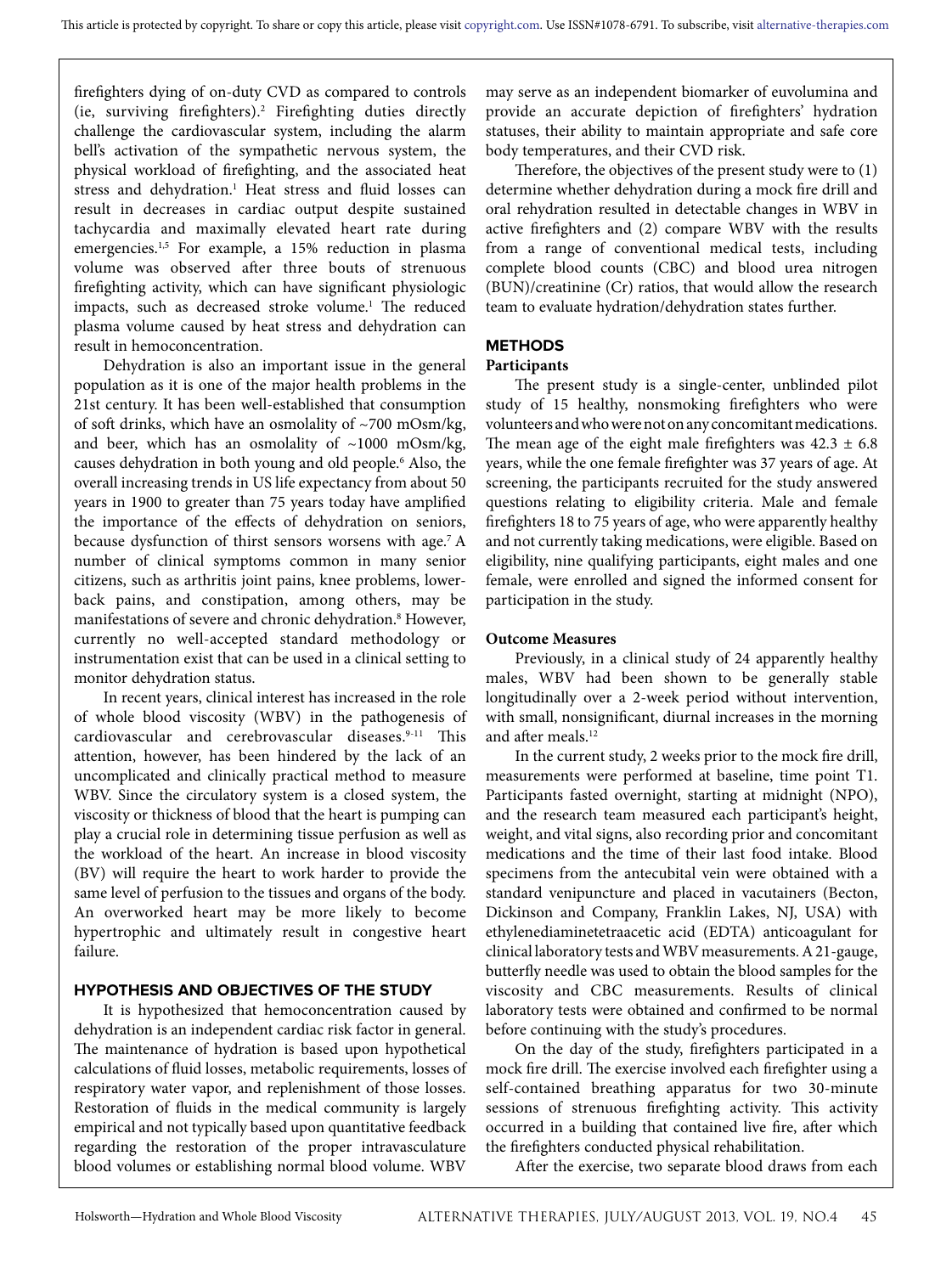firefighter were completed: (1) the first sample was drawn postexercise but prior to rehydration, time point T2, and (2) the second sample was drawn postexercise and 45 minutes after rehydration of the firefighter, time point T3.

 At each time point, vital signs were recorded, and blood was collected for WBV and CBC measurements. For the rehydration procedure, each firefighter received half of his or her body weight in ounces of the therapeutic agent. For example, a firefighter weighing 200 pounds (90.7 kg) was provided 100 fluid ounces (2.96 L) of fluids for rehydration. Oral intake amounts for each firefighter were recorded from the beginning of the exercise to the end of the event.

All measurements—including WBV, CBC, blood urea nitrogen (BUN), and creatinine (Cr) measurements—were carried out at Meridian Valley Lab in Renton, Washington. Rehydration water with a pH level of 9.5 was provided by Essentia Water, Inc (Bothell, WA, USA). Prior to bottling, Essentia water is electrolyzed and reduced to increase its ability to scavenge reactive oxygen species. The antioxidant properties of electrolyzed, reduced water were previously shown to reduce reactive oxygen species during hemodialysis of end-stage, renal-disease patients.13

WBV was measured with the Hemathix viscometer (Health Onvector, Pennsauken, NJ, USA) at 37°C. Regarding the operating principle of the viscometer, viscosity  $\mu$  is mathematically defined as the ratio of wall shear stress to wall shear rate,

$$
\mu=\frac{\tau_{\text{\tiny w}}}{\dot{\gamma_{\text{\tiny w}}}}
$$

and therefore, one needs to determine both wall shear stress and wall shear rate experimentally.

In the present study, the wall shear stress  $\tau_w$  was determined from the pressure drop across a capillary tube that was positioned between the two vertical tubes of the U-tube section in the viscometer.<sup>14</sup> The pressure drop was obtained from the height difference of fluid levels between the two vertical tubes. Since the wall shear rate

## j.

is proportional to the ratio of blood velocity to tube diameter, the height variation,  $h(t)$ , at the vertical tube was differentiated to render velocity<sup>14</sup>:

### $V(t) = dh(t)/dt$ .

A detailed description on the mathematical procedure to calculate both the wall shear stress and wall shear rate was given elsewhere.14 The blood samples required for the viscosity tests were approximately 3 mL of whole blood with EDTA for anticoagulation. WBV was measured over a wide range of shear rates from 1 to 1000 s<sup>-1</sup>. However, the present study reports WBV at two shear rates: 5 and 300  $s<sup>-1</sup>$ . The current study has referred to the WBV measured at 5  $s^{-1}$  as low-shear BV and WBV measured at 300 s<sup>-1</sup> as high-shear BV.

### **Statistical Analyses**

Physiological parameters were evaluated and compared between baseline, postexercise/prehydration, and postexercise/posthydration states. Standard F tests and *t* tests were performed. Estimates with a *P* value < .05 were considered statistically significant. Analyses were conducted in Microsoft Excel using QI Macros 2012 (KnowWare International, Inc, DBA LifeStar, Denver, CO, USA).

### **RESULTS**

Table 1 shows results of both the WBV and the CBC tests as well as BUN and Cr tests at three time points: (1) baseline—T1, (2) postexercise/prehydration—T2, and (3) postexercise/posthydration—T3. High-shear and low-shear BV significantly increased from T1 to T2, by 9.5% and 17.2%, respectively, while low-shear and high-shear BV also significantly decreased from T2 to T3, by 9.1% and 11.2%, respectively.

Hematocrit (HCT) is an important variable that indicates the states of hydration/dehydration as well as hemoconcentration. The values of the HCT at T1, T2, and T3 were 43.7, 46.1, and 44.0, respectively. The changes from T1 to T2 and from T2 to T3 were statistically significant. The Cr values that can be used to estimate the glomerular filtration rate (GFR) as a measure of renal function<sup>15</sup> were 0.88, 1.06, and 0.94 mg/dL at T1, T2, and T3, respectively.

Figure 1 shows the individual variations of low-shear BV for nine firefighters (FF), eight males and one female (FF6). The maximum and minimum variations in the lowshear BV from T1 to T2 were +31.3% and +8.2%, respectively. The maximum and minimum variations in the low-shear BV from T2 to T3 were -21.5% and +0.3%, respectively.

Figure 2 shows the low-shear BV as a function of HCT at 3 time points—T1, T2, and T3. As a reference, the data for low-shear BV obtained at T1 is indicated by a solid line. As expected, the low-shear BV increased with increasing HCT.

Figure 3 shows the tissue oxygen delivery index (TODI) as a function of HCT, where TODI is defined as the ratio of HCT (%) to the low-shear BV. Again, the TODI data obtained at T1 is indicated by a solid line as a reference.

Figure 4 gives individual variations of estimated glomerular filtration rate (e-GFR) as a function of the lowshear BV. An arrow in each curve indicates the baseline time point T1, whereas the point in the middle of each curve indicates T2 with the other end of the curve representing T3. All curves have a V-shape with different apex angles. From T1 to T2, the value of e-GFR generally decreased as the lowshear BV increased, except for FF8, where the e-GFR remained unchanged during the periods between T1, T2, and T3. Note that a dramatic drop in the e-GFR occurred for the female firefighter, with a moderate increase in the lowshear BV from T1 to T2.

Figure 5 shows the results of e-GFR vs TODI for 3 time points—T1, T2, and T3. As a reference, the e-GFR data obtained at T1 is indicated by a solid line. In general, the e-GFR increased with increasing TODI, indicating that the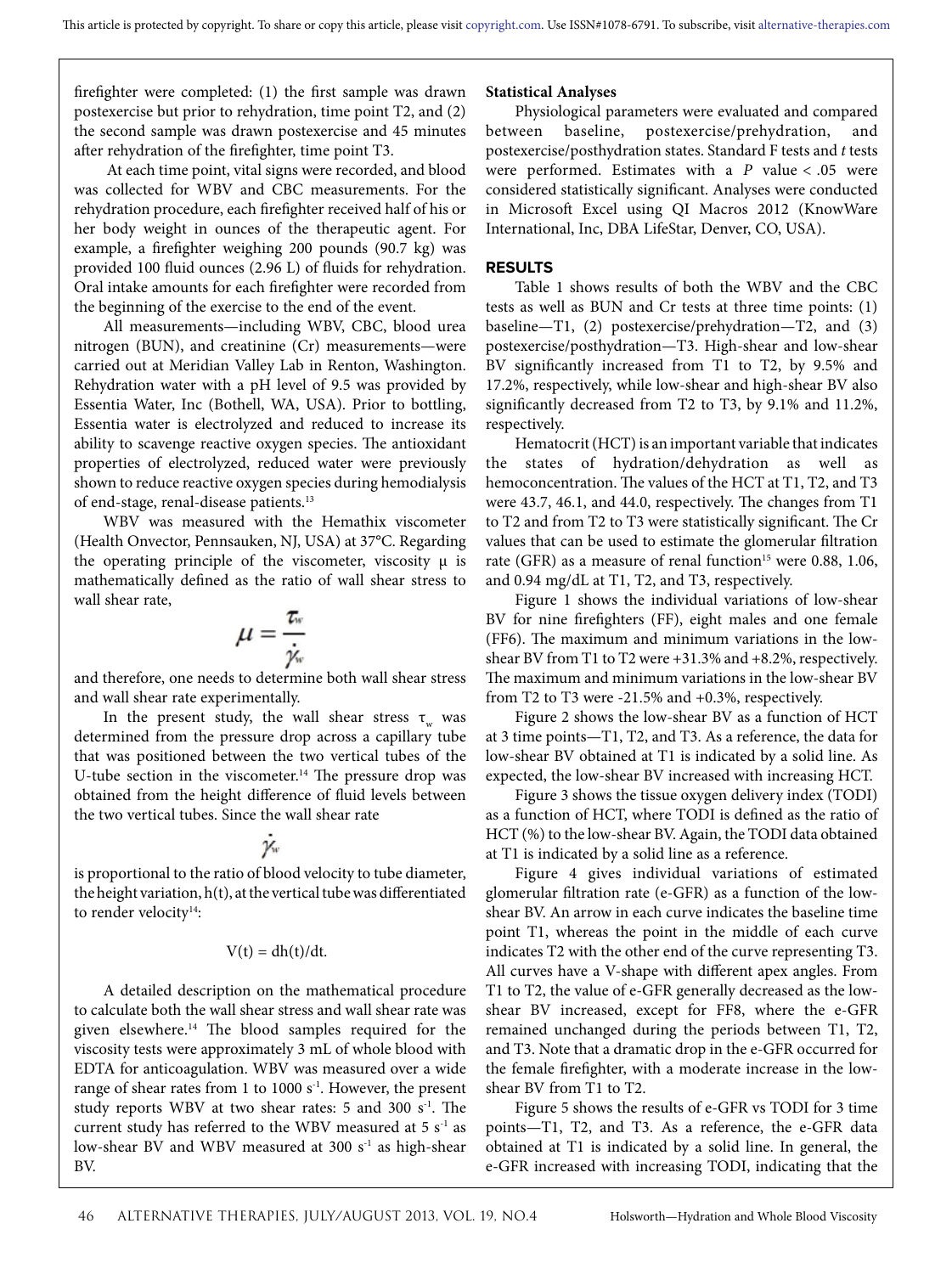|                                     |       | T <sub>2</sub> |       | T <sub>3</sub> |         |       |           | <b>Serial Differences</b> |         |         |         |          |          |
|-------------------------------------|-------|----------------|-------|----------------|---------|-------|-----------|---------------------------|---------|---------|---------|----------|----------|
|                                     |       |                |       |                | P Value |       |           | P Value                   | P Value | Diff    | Diff    | % Change | % Change |
|                                     | Mean  | <b>SD</b>      | Mean  | <b>SD</b>      | vsT1    | Mean  | <b>SD</b> | vsT1                      | vsT2    | $T1-T2$ | $T2-T3$ | $T1-T2$  | $T2-T3$  |
| $SBP$ (mm $Hg$ )                    |       |                | 136.1 | 10.2           |         | 126.6 | 10.4      |                           | .0542   |         |         |          |          |
| DBP (mm Hg)                         |       |                | 87.2  | 5.3            |         | 85.3  | 7.0       |                           | .2060   |         |         |          |          |
| <b>HR</b>                           |       |                | 97.9  | 18.2           |         | 72.4  | 13.2      |                           | .000001 |         |         |          |          |
| WBV @ $300 s^{-1}$                  |       |                |       |                |         |       |           |                           |         |         |         |          |          |
| $(mP)$ , high-                      |       |                |       |                |         |       |           |                           |         |         |         |          |          |
| shear BV                            | 39.0  | 2.6            | 42.7  | 5.4            | .0053   | 38.8  | 3.3       | .3570                     | .0030   | 3.7     | $-3.9$  | 9.5%     | $-9.1%$  |
| WBV $\varnothing$ 5 s <sup>-1</sup> |       |                |       |                |         |       |           |                           |         |         |         |          |          |
| $(mP)$ , low-shear                  |       |                |       |                |         |       |           |                           |         |         |         |          |          |
| BV                                  | 105.5 | 10.9           | 123.6 | 18.4           | .0001   | 109.8 | 14.2      | .1308                     | .0030   | 18.1    | $-13.8$ | 17.2%    | $-11.2%$ |
| Complete Blood<br>Count             |       |                |       |                |         |       |           |                           |         |         |         |          |          |
| WBC $(\times 10^3/\mu L)$           | 5.9   | 1.3            | 8.2   | 2.6            | .0222   | 7.6   | 1.3       | .0122                     | .1186   | 2.3     | $-0.6$  | 39.2%    | $-7.5%$  |
| RBC $(x 10^3/\mu L)$                | 5.0   | 0.4            | 5.2   | 0.3            | .0008   | 5.0   | 0.4       | .3886                     | .0001   | 0.2     | $-0.2$  | 4.4%     | $-4.3%$  |
| Hb                                  | 14.8  | 1.2            | 15.4  | 0.9            | .0057   | 14.5  | 0.9       | .1542                     | .0001   | 0.6     | $-0.9$  | 3.8%     | $-5.6\%$ |
| <b>HCT</b>                          | 43.7  | 3.1            | 46.1  | 2.3            | .0014   | 44.0  | 2.7       | .3319                     | .0003   | 2.4     | $-2.1$  | 5.4%     | $-4.5%$  |
| MCV(fL)                             | 87.8  | 2.7            | 88.3  | 2.8            | .0993   | 88.2  | 2.6       | .2533                     | .4246   | 0.5     | $-0.1$  | 0.5%     | $-0.1\%$ |
| $MCH$ (pg)                          | 29.8  | 0.9            | 29.4  | 0.9            | .0214   | 29.1  | 0.8       | .0049                     | .0125   | $-0.4$  | $-0.3$  | $-1.2%$  | $-1.1%$  |
| MCHC (g/dL)                         | 33.9  | 0.7            | 33.3  | 0.7            | .0047   | 33.0  | 0.5       | .0001                     | .0283   | $-0.6$  | $-0.3$  | $-1.8%$  | $-0.8%$  |
| RDW(fL)                             | 12.3  | 0.5            | 12.4  | 0.5            | .2427   | 12.6  | 0.5       | .0023                     | .0012   | 0.1     | 0.2     | 0.5%     | 1.9%     |
| PLT $(\times 10^3/\mu L)$           | 236.7 | 42.8           | 298.4 | 67.1           | .0002   | 245.7 | 43.2      | .0458                     | .0001   | 61.7    | $-52.7$ | 26.1%    | $-17.7%$ |
| <b>BUN/Creatinine</b>               |       |                |       |                |         |       |           |                           |         |         |         |          |          |
| BUN (mg/dL)                         | 15.6  | 3.0            | 16.7  | 3.2            | .1927   | 15.9  | 3.1       | .3952                     | .0016   | 1.1     | $-0.8$  | 7.1%     | $-4.8%$  |
| $Cr$ (mg/dL)                        | 0.88  | 0.13           | 1.06  | 0.18           | .0026   | 0.94  | 0.14      | .0406                     | .0406   | 0.2     | $-0.1$  | 20.5%    | $-11.3%$ |
| <b>BUN/CR</b> ratio                 | 17.7  | 2.5            | 16.3  | 4.5            | .1828   | 17.3  | 4.7       | .3990                     | .0068   | $-1.4$  | 1.0     | $-8.1%$  | 6.4%     |

**Table 1.** WBV, CBC, BUN, and Cr at T1, T2, and T3

Abbreviations: T1 = time point 1; T2 = time point 2; T3 = time point 3; SD = standard deviation; SBP = systolic blood pressure; DBP = diastolic blood pressure; HR = heart rate; PaO<sub>2</sub> Sat (mm HG) = oxygen pressure in blood; WBV = whole blood viscosity; BV = blood viscosity; WBC = white blood cell count; RBC = red blood cell count; Hb = hemoglobin; HCT = hematocrit; MCV = mean corpuscular volume; MCH = mean corpuscular hemoglobin; MCHC = mean corpuscular hemoglobin concentration; RDW = red cell distribution width; PLT = platelet count; BUN = blood urea nitrogen; Cr = creatinine; diff = difference.

GFR improved with improved tissue perfusion based on the low-shear BV. Note that the e-GFR values at T2 and T3 were significantly below the baseline values at T1. However, TODI was relatively high, probably due to small HCT.

### **DISCUSSION**

The present study was conducted to examine the effect of heat stress/dehydration on both WBV and CBC as well as BUN and Cr, and the effect of rehydration on these properties of blood through use of Essentia water of pH of 9.5. As expected, the changes in percentages for hemoglobin (Hb) and HCT from T1 to T2 were 4.1% and 5.5%, respectively, indicating significant hemoconcentration due to the heat stress/dehydration. After rehydration, the changes in Hb and HCT from T2 to T3 were -5.8% and -4.6%, respectively, suggesting that the rehydration with Essentia water effectively restored the baseline state. Mean levels of BUN were not significantly changed from T1 to T2; however from T2 to T3, a significant reduction in mean BUN levels was observed. At T3, the reduction of BUN, which is a recognized biomarker for kidney function and hydration status, was suggestive of a rehydration effect by Essentia water. It could not be determined by this study's design and sample size whether WBV may be able to serve as a more sensitive hydration biomarker than BUN. This question should be addressed in

future clinical studies.

Compared to the changes in the Hb and HCT, the changes in the WBV at both high and low shear rates from T1 to T2 were much greater (ie, 9.5% and 17.2% respectively), indicating that the hemoconcentration due to the heat stress/ dehydration affected WBV more than the Hb and HCT. After rehydration, the changes in the WBV at both high- and low-shear rates from T2 to T3 were -9.1% and -11.2%, respectively, indicating that the rehydration with Essentia water improved WBV but did not fully restore it to the baseline state at T3.

This study used each participant as his or her own control and demonstrated time-dependent changes. An additional arm of the study, comprised of firefighters who would undergo a similar protocol without rehydration, would have been helpful for investigating a causal link between rehydration by Essentia water and the restoration of the various rheologic and hematologic markers. That arm could be a control group that is age- and gender-matched or randomized, and the research team expects the control to be implemented in future research.

The WBV versus HCT results at 3 time points—T1, T2, and T3—provide interesting physiological responses to the heat stress/dehydration (Figure 2). Assuming that the firefighters in the study were mostly healthy, the acute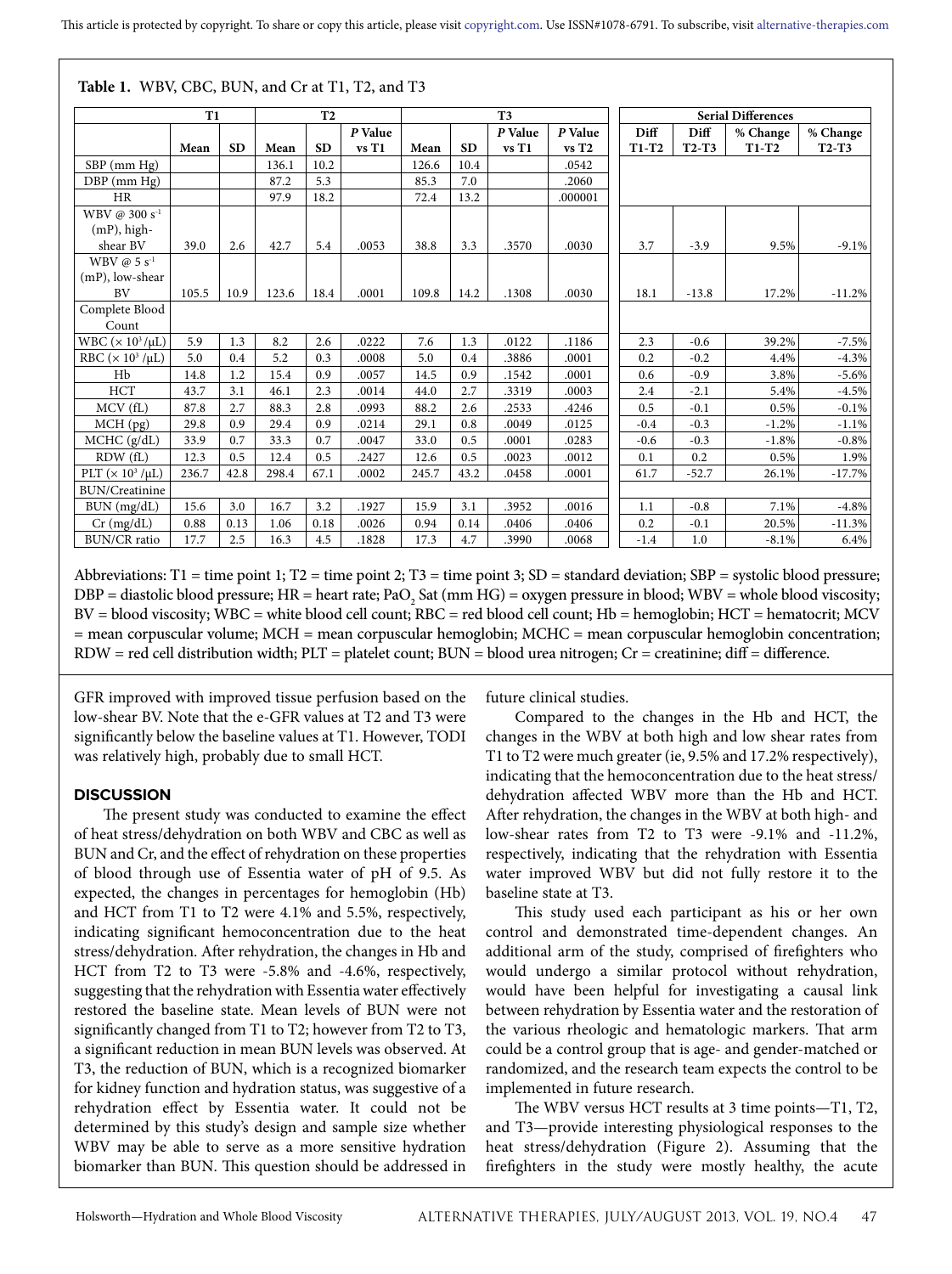





Abbreviations:  $TODI$  = tissue oxygen delivery index;  $HCT$  = he-

dehydration resulted in a swing toward to the right side along the solid line from T1 to T2, except for the FF7 case, where the acute dehydration resulted in hemodilution. In spite of the hemodilution for the FF7 case, low-shear BV at T2 increased by 31.3% from the value at T1 due to the dehydration. Subsequently, the low-shear BV at T3 dropped by 18.6% after rehydration, still significantly greater than the baseline BV at T1.

This study identified an abnormality in the case of FF7 that merits further discussion with reference to Figure 3, where TODI versus HCT is shown. If the body's fluidbalance system behaved normally, the TODI data would be expected to swing to the right side with heat stress/ dehydration and swing back to the left side with rehydration. Since the FF7 case had hemodilution instead of



**Figure 2.** Low-shear BV as a Function of Hematocrit at T1,

Abbreviations: BV=blood viscosity; HCT=hematocrit;





Abbreviations: e-GFR = estimated glomerular filtration rate; BV = blood viscosity; FF1-FF9 = firefighters 1-9.

hemoconcentration after heat stress/dehydration, the TODI dramatically dropped at T2, suggesting the possibility of impaired perfusion at the tissue level, including at the myocardium and kidneys for instance. Further research in this area is merited. Even after rehydration, the TODI was well below the subject's own initial baseline value.

The data shown in Figure 4 provides individual variations between the estimated GFR and low-shear BV. The mean low-shear BV at T2 was  $123.6 \pm 18.4$  mP while the value for FF7 was 162.1 mP, a value significantly greater than the mean value after dehydration in spite of hemodilution. The e-GFR for FF7 had the lowest value at T2 among male firefighters, possibly due to increased plasma concentration, which would highlight the prospect of future risk of renal complications. The results in Figure 5 shows that the decrease